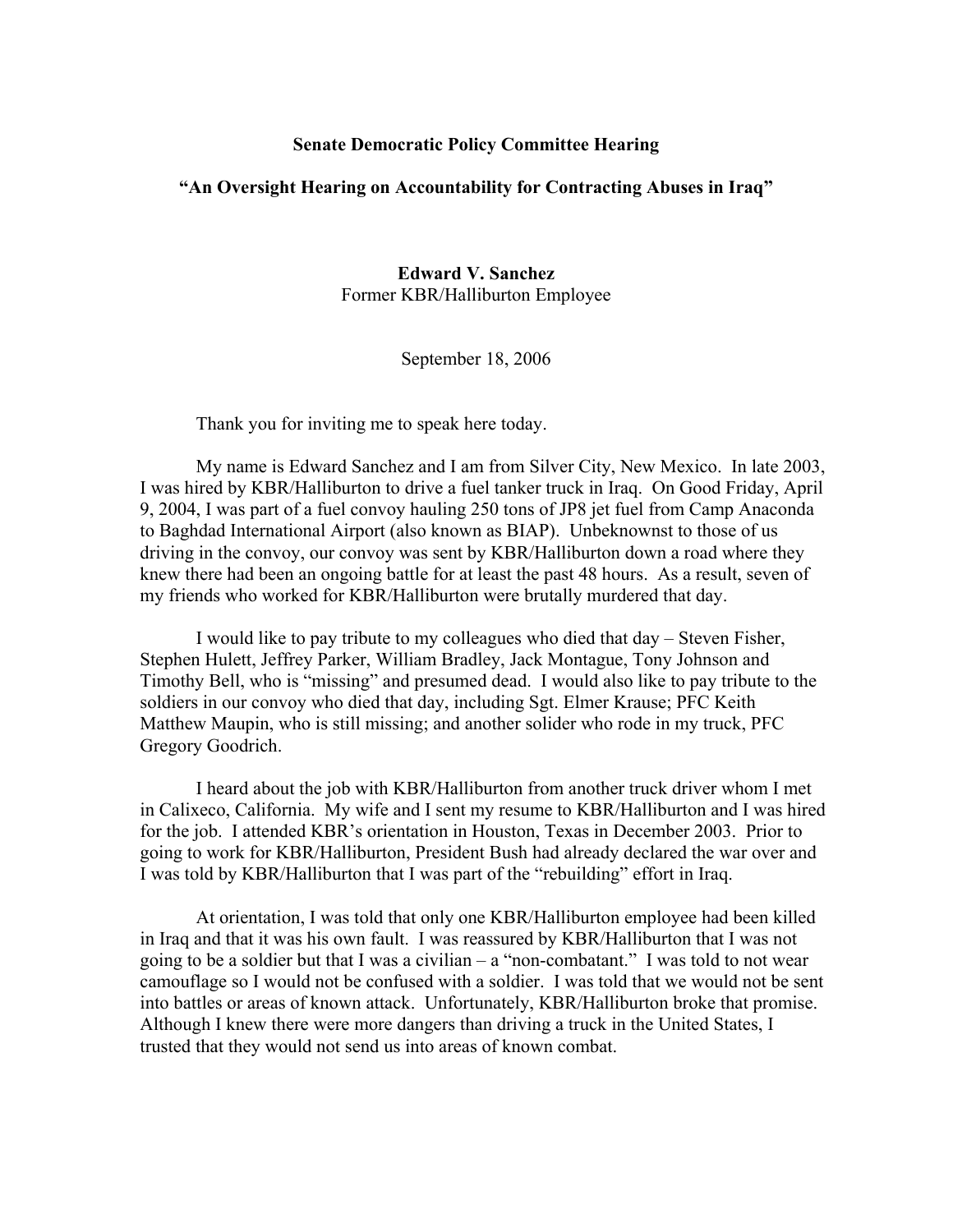Once I arrived in Iraq, my base was Camp Anaconda and I drove on fuel convoys north to either Camp Ridgeway or Camp Webster. During convoys, we were not armed and we drove unarmored trucks. We wore helmets and flak jackets. We never had maps, but were just told to follow the truck in front of us. Prior to April 9, 2004, I had never been shot at nor had rocks thrown at me while in Iraq.

On April 8, 2004, we attended our usual 7:00 p.m. meeting, at which we received our assignments for the following day. At that meeting, we were told that we would be hauling JP8 jet fuel to Camp Webster the following day, with Tommy Hamill as our convoy commander. At that 7:00 p.m. meeting on April 8, a fellow driver, Jack Montague, asked a foreman what was going on out there and whether the war had resumed. The foreman sarcastically replied, "I don't have CNN."Sadly, my friend Jack died that day in the massacre.

The morning of April 9, we were informed that the mission destination had changed: we were going to Baghdad International Airport (BIAP). Very few of us had been to BIAP before. Prior to leaving, a soldier drew a map of our route in the dirt with his boot. Three KBR/Halliburton employees from the water department who had never driven in a fuel convoy were asked to drive on our convoy. Prior to our departure, fellow truck driver Steven Fisher pulled these three men aside to give them a quick lesson on driving in a fuel convoy. All three men from the water department survived the attack, but Fisher died.

Then we staged our trucks. I was the 12th KBR truck in the convoy. Prior to departing the gate, a soldier, Gregory Goodrich, was placed in my truck. I had never driven with a solider in my truck before.

Our convoy left the gates of Baghdad International Airport that morning driving military camouflage fuel tankers. There were 17 KBR/Halliburton drivers and 2 trucks without trailers, called bobtails, at the rear. Shortly after we rolled out, we saw a child standing next to fuel cans on the side of the road. When we turned onto MSR Sword near Abu Ghraib prison, there was no traffic. One of the drivers ahead of me radioed that he was having mechanical trouble. We did not know it at the time, but his engine had been shot by insurgents. We passed under a bridge and black flags were hanging from the bridge. There was a white tanker on the right side of the road on fire. One of our trucks went to the right of the truck that was on fire, and was hit with an improvised explosive device (IED). At about that time, all hell broke loose.

We began taking rounds of small arms fire from both sides. We could not see the enemy, but the shots were coming like a hail storm. PFC Goodrich was firing on both sides of my truck. The black smoke from the burning fuel was so thick that it was difficult to see. My fuel tanker began leaking fuel like a water sprinkler. The road became very slippery from the fuel spewing onto the road.

Early on in the battle, I took a round in the buttocks. I could hear other drivers pleading for help over the radio. My radiator light went on and my truck slowed down,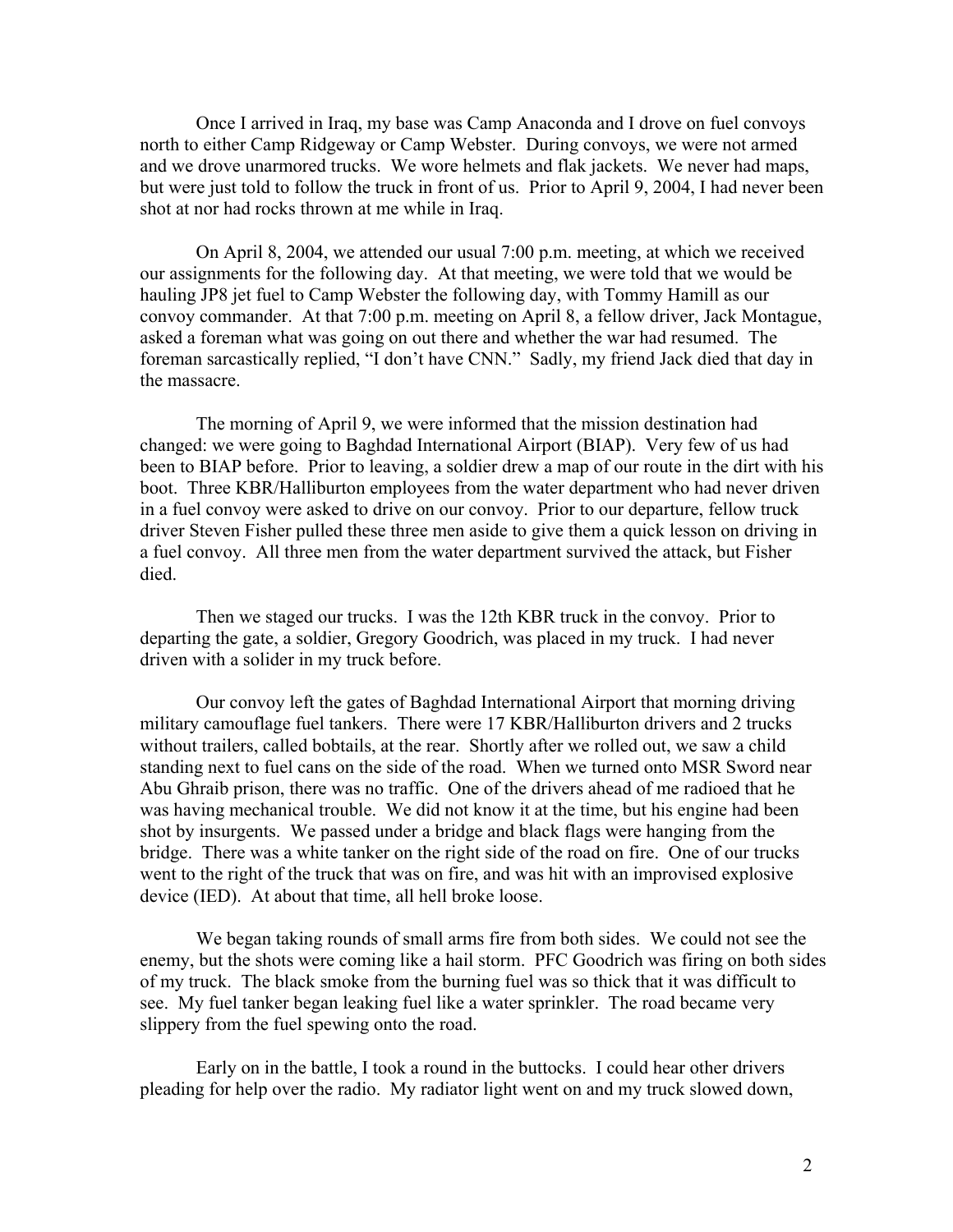indicating that my engine was hit. Other trucks started to pass us. I heard one of the drivers crying on the radio, "*I'm hit, I'm hit!"* I heard another driver screaming, "*I'm burning!*" Then the radio went silent. I passed one of our trucks and through the black smoke; I could barely see one of our drivers kneeling by the truck holding his hand held radio. I heard him cry, "You son of a bitch, you passed me," to another driver who could not see him due to the smoke. I passed other trucks from our convoy on fire with the drivers slumped in the vehicle.

As we reached the top of the bridge on the road, I saw fellow drivers Ray Stannard and Mike Brezovay on the side of the road. They ran toward my truck and jumped on the running board on the driver's side. My tanker had now caught fire. The gunfire intensified as the insurgents saw Ray and Mike on my running board. A bullet struck and lodged in center of Mike Brezovay's helmet. Mike and Ray rolled off the running board and PFC Goodrich and I escaped the truck as rounds were coming through the passenger door. My boots were caught in the steering wheel while trying to jump through the driver side window.

We began low crawling on the pavement. The deafening noise from rocket propelled grenades, small arms fire, improvised explosive devices and other weapons continued. A military Humvee passed but did not stop for us. A second Humvee approached and I knew it was our last chance. Thankfully, the Humvee stopped for us. As we were getting into the Humvee, PFC Goodrich, my soldier, was shot in the chest before our very eyes.

Inside the crowded Humvee was Ray Stannard, Mike Brezovay, Nelson Howell, Steven Fisher, PFC Goodrich, and soldier Jarob Walsh. Fellow driver Steven Fisher was bleeding profusely from his left upper arm. Fisher was parched with thirst and begging for water. I bandaged his wound and we gave him water. Fisher asked us to tell his family that he loved them and he asked us to relay other messages to his three children. Nelson Howell told him, "You can't die – you're a Marine." I placed Mike Brezovay's fist into the chest wound of PFC Goodrich in an attempt to stop the bleeding. Blood soaked the floor of the Humvee.

All the while, we were under heavy attack. The other KBR civilian drivers and I began shooting weapons at the enemy. Ray Stannard handed me an M16 and I fired that weapon for the first time in my life. Nelson Howell was firing the 50 caliber that was on the top of the Humvee. Meanwhile, we continued to nurse the wounded. Eventually the Humvee engine died and, while still taking fire, we were rescued by a Bradley Fighting Vehicle. Fisher and Goodrich died shortly after being taken from the Humvee.

Once we arrived at the gate at BIAP, we learned that there was no reason for us to be out there. The whole ordeal was preventable. Once inside the gate, a solider came up to me and said words to the effect, "Who are you guys? What are you guys doing out there? The roads are closed. We have been fighting those guys for over 48 hours. They own that road out there."Another KBR convoy commander, who was not part of our convoy, told several of us that he could not believe that we had been sent down that road since he was